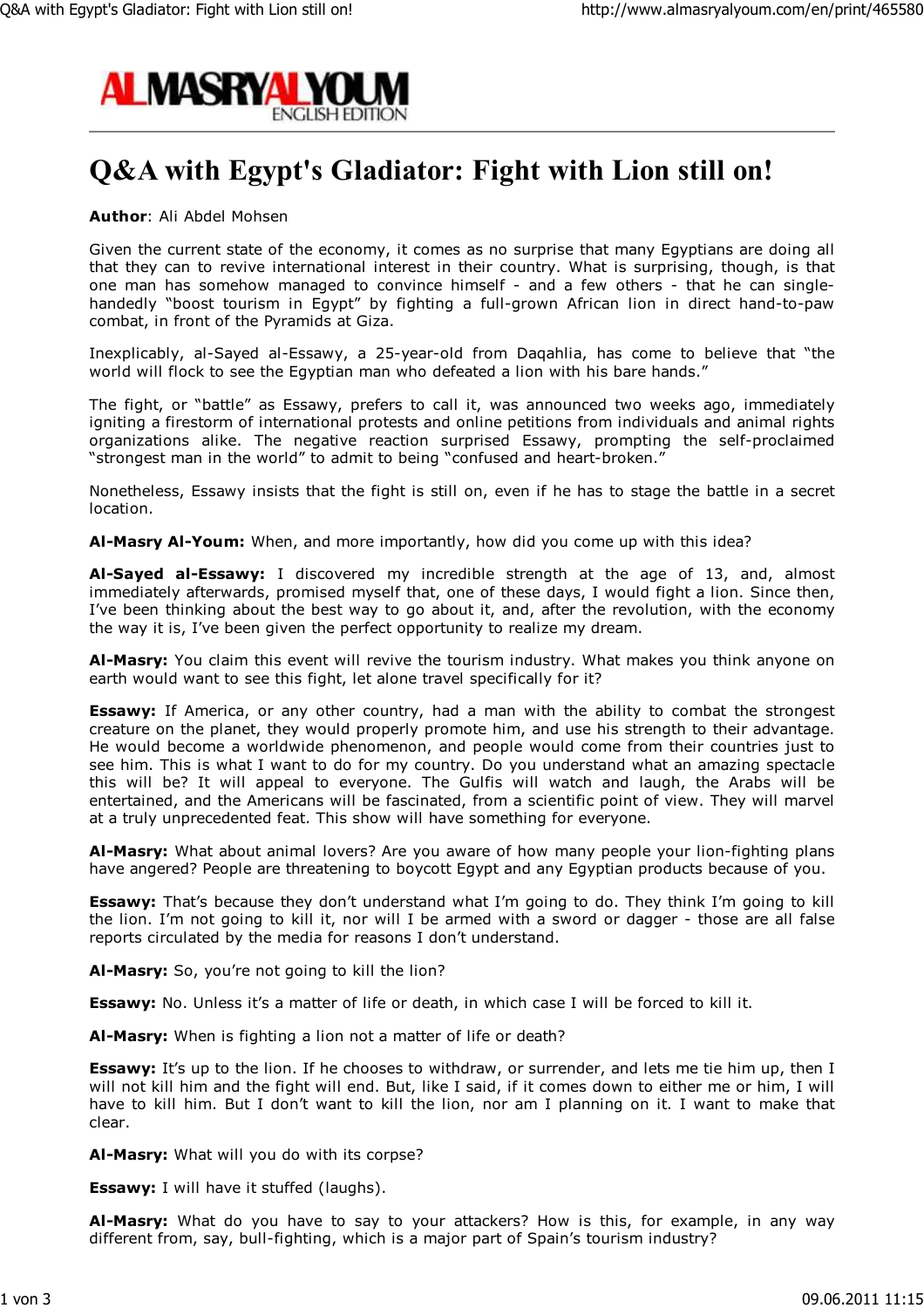**Essawy:** Exactly! I made that same point to several other people. To my attackers I say, if you think this is wrong, maybe you should change your perspective, or at least, take it out on the bullfighters too, instead of just me. Besides, this isn't just for fun, what I'm planning on doing. It's to help my country, and to send an important message.

**Al-Masry:** What message are you trying to send?

**Essawy:** When I defeat the lion - which I will - I will pull an Israeli flag out of my pocket, and drape it over the lion, and put my foot on it. Israel led me to this, through all their atrocities which, as a child, I grew up watching on television. The message is that even though Israel and America may be as strong as a lion - the strongest creature on the planet - they too can be defeated.

**Al-Masry:** By you?

**Essawy:** By the Arab youth, which is about to explode. Soon, they will be ready to take on the mightiest foe.

**Al-Masry:** But, technically, the lion's only fighting because you're forcing it to.

**Essawy:** Yes. It's a caged fight, so there will be nowhere for the lion to run. I have challenged the lion, and I will defeat it.

**Al-Masry:** So, to dismiss this as just some really crazy guy beating up an innocent lion would be, in your opinion...

**Essawy:** Completely inaccurate and misleading. I'm not a crazy person. There's a political reason behind what I'm doing.

**Al-Masry:** Besides the international outrage you've provoked, have you run into any other difficulties on your quest to fight this lion?

**Essawy:** So far, I haven't been able to secure any permits. I sent an official request to the Interior Ministry and they never replied. And there are reports in the media that say I was arrested and my lion confiscated which, as you can see, is clearly not true. But even if I don't get permits, I will still fight the lion. I will just have to do so in a secret location, and make it only open to journalists who can ensure the type of exposure this event deserves.

**Al-Masry:** So, without proper exposure, this event will be a failure.

**Essawy:** Yes. If this battle does not get the positive reaction I'm expecting, then I will be forced to leave the country and go somewhere where they can appreciate a man like me: the strongest man in the world. Which is very upsetting, especially since I've announced that 50 percent of the profits from this event will go to the families of the martyrs of the revolution.

**Al-Masry:** Why do you think it's been so difficult to get official approval from the government?

**Essawy:** Undoubtedly because of the misguided international reaction, which I truly don't understand. God made me, and he made the lion, and he put us both on the same planet, which means the lion is fair game. Ethically, there should be no problem.

**Al-Masry:** If the event is successful, how will you follow it up? More lion fights?

**Essawy:** I have a whole series of shows planned in my head. I will pull an airplane with my teeth, and I will pull an airplane with my hair. I will also be run over by an airplane. In between each of these acts, there will be lion battles.

**Al-Masry:** Have you fought any other beasts before? Will this be your first lion fight?

**Essawy:** This will be my first battle with a lion, yes. I have fought other animals, mainly dogs. On separate occasions, I have fought three of the most ferocious dog breeds.

**Al-Masry:** You punch dogs?

**Essawy:** I punch and kick them.

**Al-Masry:** How are you training for this specific event?

**Essawy:** By doing a series of mental exercises. Nothing physical, just brain-training. I visualize the fight for two hours at a time. I visualize the lion, and all the possible ways it could attack. Will